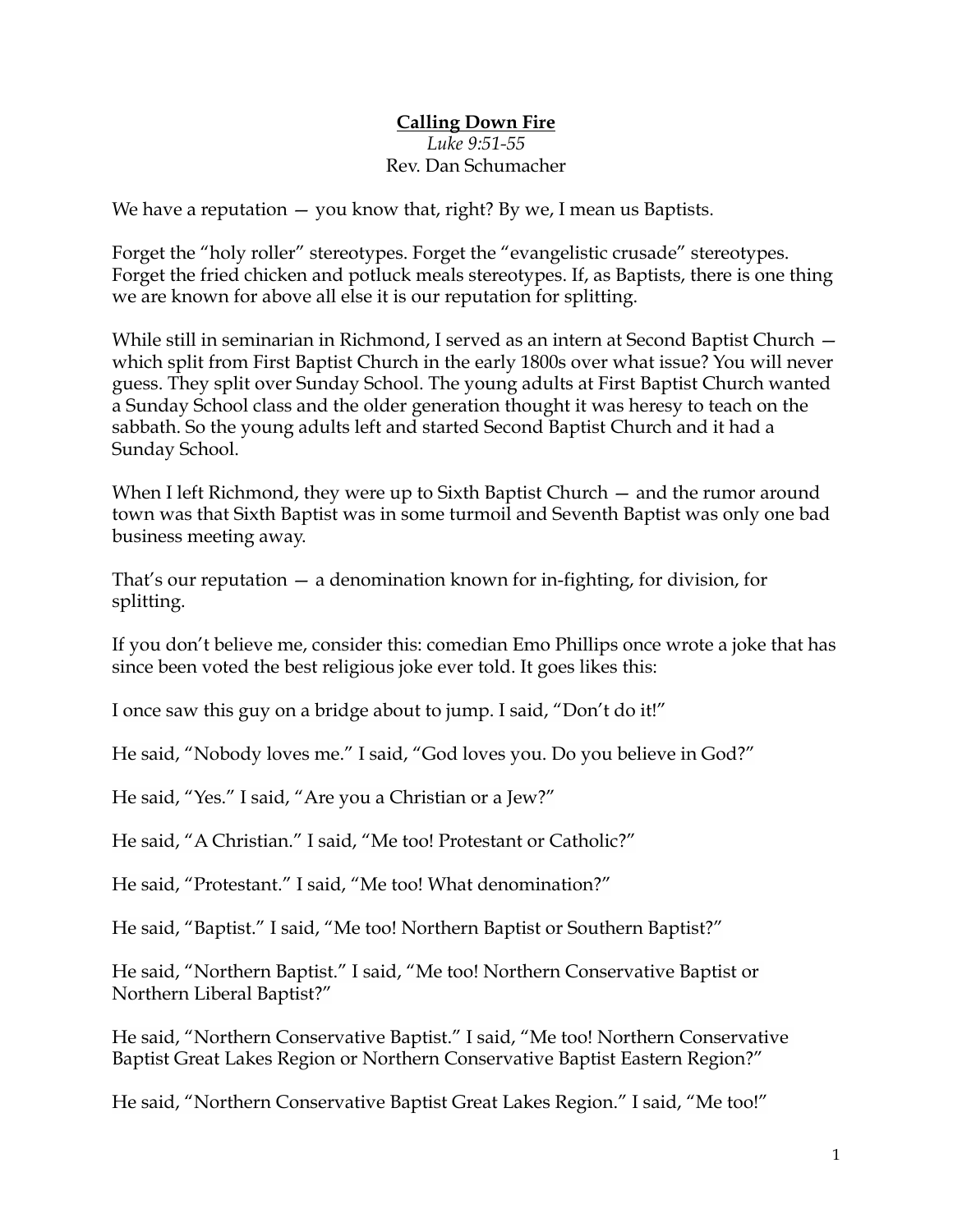"Northern Conservative Baptist Great Lakes Region Council of 1879 or Northern Conservative Baptist Great Lakes Region Council of 1912?"

He said, "Northern Conservative Baptist Great Lakes Region Council of 1912?"

I said, "Die heretic!" And I pushed him over.

Sometimes the truth is so painful that if we couldn't wrap at it in a joke and laugh at it, it might just kill us.

Why is it that we're known for being so divisive, so exclusionary, so judgmental?

I look around this room, and do you know what I think? I see your faces, and I think: "These people are the salt of the earth. They are the light of the world. There is no group of people I want to be around more, want to serve as pastor more than you."

I don't know if that's what you see when you look around this room. But I do. Granted, I get to stand in a privileged position — an admittedly biased position, because I get invited into the parts of your lives that others rarely see. You might share your hobbies and your interests and your take on the Broncos or the Rockies with anyone in this room, but I often get invited into both the great joys and the deep pains of your lives.

I get to hear about how your heart is breaking for your son or your daughter, because their marriage is falling apart and there's nothing you can do. I get to hear about the toll being a caregiver has taken on your mental and spiritual health. I am often one of the first to hear about the child or grandchild that you will be entering the world and expanding your family circle.

I also get asked the most pressing questions and receive the most candid confessions when you are on your deathbed. You share with me your life-altering diagnoses; your significant anniversaries; your sobrieties… and your relapses. You share with me the challenges that sometimes comes with loving who you love and the pain that can sometimes come with being who you are.

So I have been granted a privileged place in many of your lives. Which means that I often get a front row seat to the very moments that have made you who you are.

We come to church each Sunday wearing our Sunday best, which makes it so that sometimes when we look across the aisle we forget that there is *real* human sitting across from us. That is a real life that has faced real hardship and has to deal with real emotions and real wounds that are sitting just below the surface.

Why are we so quick to want to push the heretic over, when deep down we know that we are no more deserving of God's love than anyone else?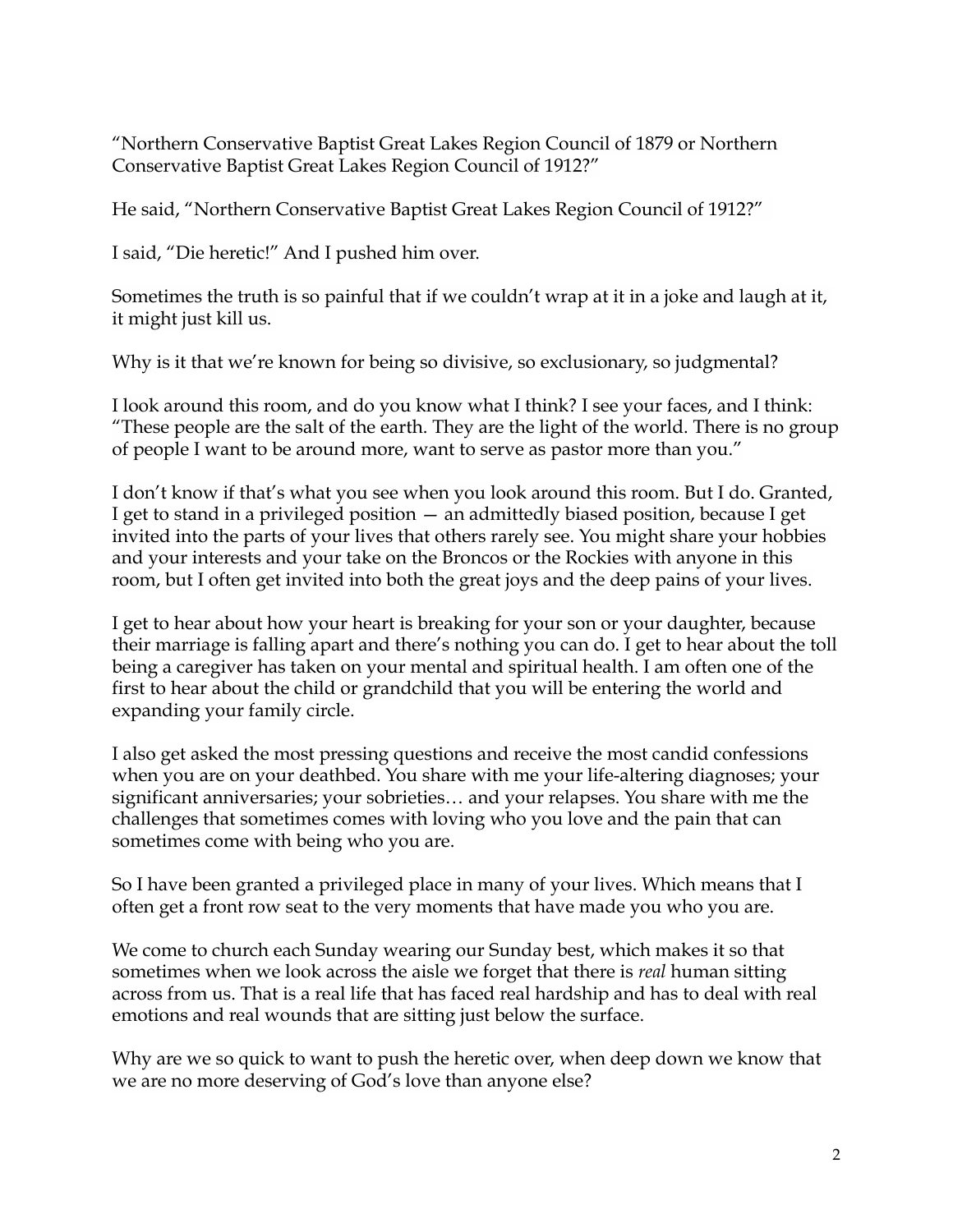Jesus nicknamed the brothers, James and John, "the sons of thunder." My nickname in high school was "shoe," because of the first syllable of my last name... and because I had an unhealthy obsession with athletic shoes. Sons of thunder would have gotten me a bit more respect.

They definitely earned the reputation as "sons of thunder." One time, they approached Jesus and said, "Teacher, we want you to do for us whatever we ask of you." Jesus said, "What do you want?"

They said, "When you come into your glory, we want the places of honor. We want to sit on your right and on your left" (Mark 10:35-37).

Can you imagine? The sheer audacity of it!

"Jesus, before anyone else can, we call dibs on the places of honor." Of course the other ten were livid with them (Mark 10:41). Only a couple of guys nicknamed the sons of thunder would have the gall to call shotgun on the places of honor next to Jesus in glory.

And then there's our passage today. Jesus had "set his face to go to Jerusalem" (Luke 9:51). His initial intent, it seems, was to take a shortcut to Jerusalem through Samaria. So he sent a couple of disciples ahead to a Samaritan village to "make ready for him." But the Samaritan village rejected them and flat-out refused to receive Jesus or his disciples (9:52-53).

It's hard to overstate how much contempt existed between the Jews and the Samaritans.

Some of it was religious in nature. The Jews believed that Jerusalem sat at the center of God's salvation history, but Samaritans rejected that belief. Instead, they pointed to Mt. Gerizim as the center of religious life. *We* aren't that different. The Vatican is to Roman Catholics what Jerusalem is to the Jewish faith. And Salt Lake City is to Mormons what Mt. Gerizim was to the Samaritans. The places we consider holy have a way of distinguishing us as heretics or not in the eyes of the other.

Beyond religion, the disdain between the two was also racial. Samaritans were considered "half-breeds" to many Jewish people. They had intermarried and thus contaminated the bloodline. If they were part of the Harry Potter series, they would have been called "Mudbloods."

Samaritans were so despised by the Jewish people that when they were gathered around the campfire and telling stories, it was customary for the audience to spit when the story-teller said the word "Samaritan," as if to spit the bad taste out of your mouth.

In fact, Jews thought so lowly of Samaritans that, in the gospel of John, as conflict was rising between Jesus and the Jewish religious leaders, they accused Jesus of being not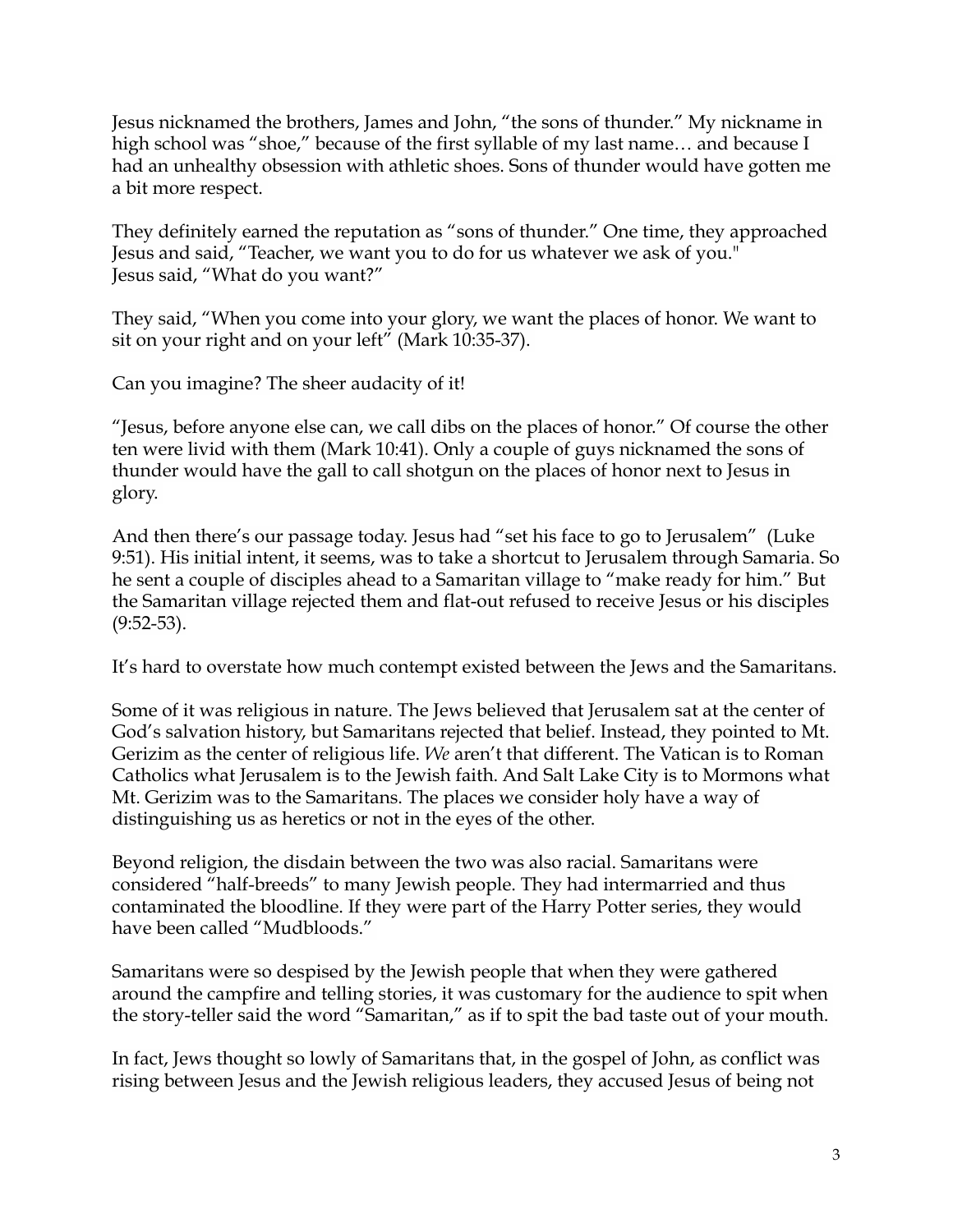only possessed by a demon, but also a Samaritan (John 8:48). In their eyes, to be a Samaritan was tantamount to being demon-possessed.

So, when that village rejected Jesus and refused to receive him, James and John decided to go all "holy war" on them. The sons of thunder said, "Lord, do you want us to… you know… handle this? You want us to call fire to come down from heaven and burn 'em up?"

How hard-headed can a couple of disciples be? The way of Jesus isn't about getting the seats of honor, nor is it or will it ever be about vengeance — no matter how much your pride or ego have been bruised.

Stacy Simpson Duke puts it this way: "James and John's desire for fiery vengeance would be comical (do they really think they're capable of calling down fire the way Elijah once did?) if it were not so tragically out of step with all that Jesus had been teaching" ("Luke 9:51-62," *The Truett Pulpit*, June 20, 2016).

And what kinds of things had Jesus been teaching?

In another place at another time, Jesus told the story of a field that bore up both wheat and weeds. The workers of the field came to the owner and they said, "Do you want us to go and pull up the weeds?" (Matthew 13:28). You can almost hear James and John's question in it: "Do you want us to call fire down and burn them up?" But the owner of the field said, "No. Because you will tear up the wheat, too."

The point was that only God really knows and understands who is "wheat" and who is "weeds," and that we're best off leaving that part up to God.

We aren't so good at being able to tell the difference between the wheat and the weeds… but that hasn't stopped us from trying, has it?

And that's how the sons of thunder messed up. They mistakenly believed that they could tell the difference between the wheat and the weeds. "Lord, would like us to call down fire from heaven and consume those heretical Samaritans?"

Blaise Pascal once said, "Men never do evil so completely and cheerfully as when they do it from religious conviction."

And that is the lesson that the sons of thunder have to offer us today: if we are not careful, we can do evil things in Jesus' name.

You don't have to think too hard about that, do you? We have all witnessed it or been on the receiving end of it at some point in our lives, haven't we?

At age six, I was told by a Sunday School teacher in my church that my mom was going to hell because she had been divorced.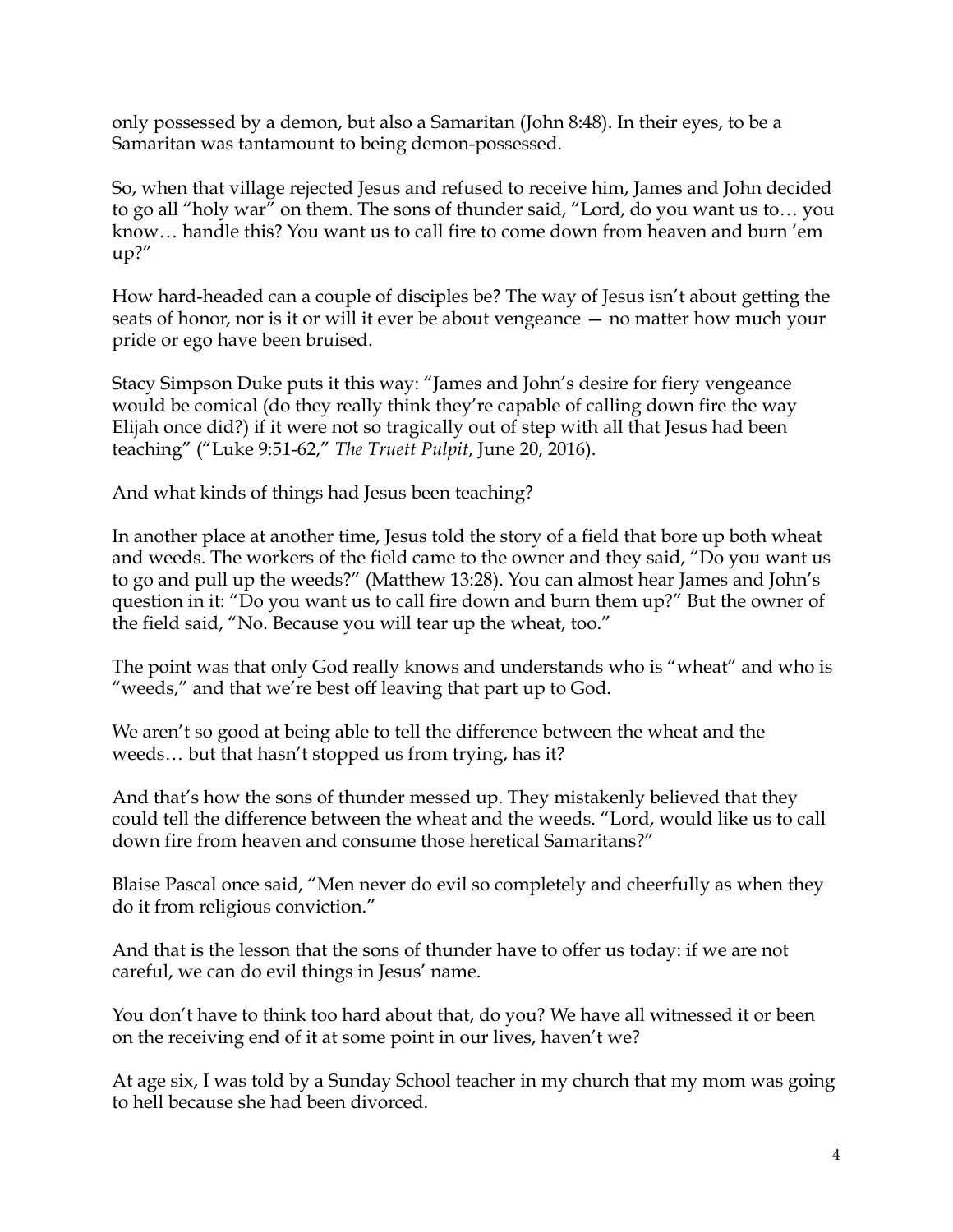At age nine, a different Sunday school teacher told me that my older brother and sister were going to hell because they had come from a broken marriage.

At age eleven, I was told by a deacon that my best friend was going to hell because he was a Lutheran.

And at age eighteen, *I* told my best friend he was going to hell because he was a Lutheran.

You see what happens?

When we have had enough fire called down on our heads, we start to become those who call fire down on others.

But that's not the way of Jesus.

When James and John tried to call fire down on that village, Jesus *rebuked* them. That word, "rebuke" is a potent word in the Greek language. *Epitimaō*. It means to admonish, to forbid, to *silence*. And, in Luke's gospel it is reserved almost exclusively for moments when Jesus was silencing demons and unclean spirits and out of control storms. But here he had to use it on his own disciples — two of his inner circle. He had to rebuke them.

These days I'm not so into calling fire down on others as I once was. You could say that I have been rebuked. That's a story for another day.

But, as I have thought on this passage this week, here is what I have come to suspect: churches rarely split over theological disagreements. They split when they start seeing some as faithful and others as heretical; when they start seeing some as Jew and others as Samaritan.

And once that view takes hold, we cease to be "us," and we start being "us and them." Then it is only a matter of time until we convince ourselves that it's our job to call down fire on their heads.

But that will not be so in this church.

In this church, we are more than what we do or what we did for a living. We are more than how much we make or in what kind of neighborhood we live or what kind of car we drive. We are more than who we cheer for on Sunday afternoons. We are more than who we vote for in November. We are more than our deficient theologies or our inflated opinions. We are more than our illnesses or our age or our gender or our race. We are more than what we have done and we are more than what has been done to us.

In this church we are not sons and daughters of thunder, but sons and daughters of God.